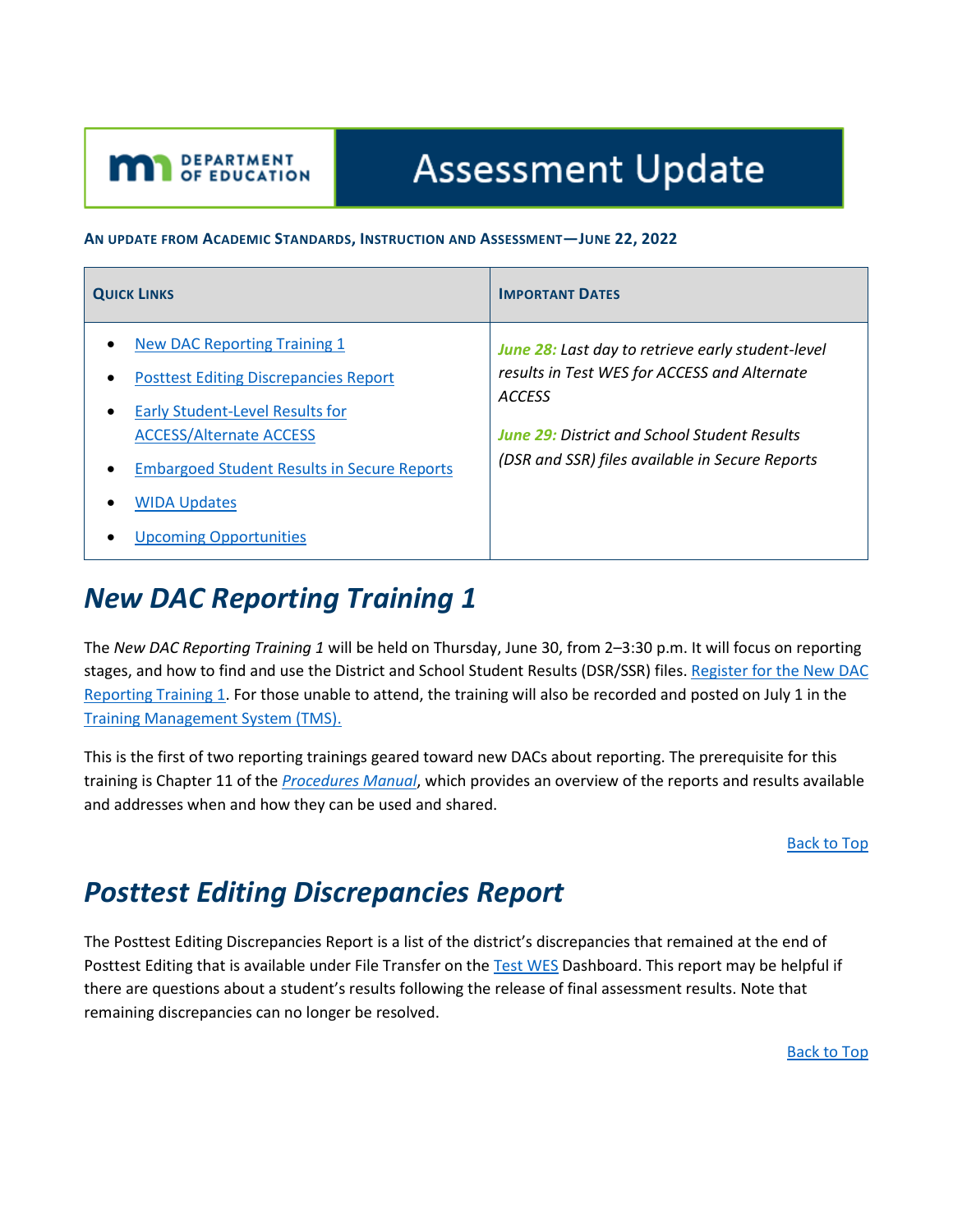# <span id="page-1-0"></span>*Early Student-Level Results for ACCESS/Alternate ACCESS*

Early student-level results for ACCESS and Alternate ACCESS for ELLs will only be available for download in Test [WES](https://education.mn.gov/MDE/dse/datasub/TestWES/) until **June 28**. The final ACCESS and Alternate ACCESS results will be included in the embargoed District and School Student Results (DSR and SSR) files released on June 29.

Districts must download and save the early student-level results by June 28 if they want access to the data after the final results release (for example, for a student whose score was invalidated due to not being indicated as EL in MARSS). Remember that the early results do not reflect any edits made during Posttest Editing.

[Back to Top](#page-0-2)

### <span id="page-1-1"></span>*Embargoed Student Results in Secure Reports*

Final student-level assessment results will be available in th[e District and School Student Results](https://public.education.mn.gov/MDEAnalytics/DataSecure.jsp) (DSR and SSR) files on June 29. These results will be under embargo until the public release of assessment results on Aug. 25. During the embargo, districts can use final assessment results to prepare for questions from the media and local stakeholders. It is up to the district to determine whether or not to share embargoed assessment data with students, families, and staff for instructional purposes. Preliminary or embargoed results cannot, however, be discussed in public forums, reflected in public meeting minutes (such as school board meetings), or shared with the general public or media until the final assessment results have been released publicly.

#### **Data Privacy and Sharing Results**

Individually-identifying student results should not be shared publicly at any point as required under FERPA regulations. Student-level results should only be shared with those who have a legitimate educational interest or others permitted by the Minnesota Government Data Practices Act or FERPA to access private educational data. Be sure to remind building principals and any other staff that have access to assessment data of the policies regarding sharing embargoed data and ensure they understand what it means to abide by the embargo.

Districts and schools may share preliminary results or final embargoed assessment results with school officials who are not district or school staff, including school board members and charter school authorizers if specific requirements are met. See *Sharing Students' Private Information and Results Outside the School and District* in Chapter 11 of the *[Procedures Manual](https://gcc01.safelinks.protection.outlook.com/?url=http%3A%2F%2Fminnesota.pearsonaccessnext.com%2Fpolicies-and-procedures%2F&data=02%7C01%7Cjennifer.burton%40state.mn.us%7C48576623826b4eef927008d6fa71bf27%7Ceb14b04624c445198f26b89c2159828c%7C0%7C0%7C636971763776106827&sdata=ARO6iHUuE7all16UTkrkUf8G51Ttl5adH7Zorc2wFes%3D&reserved=0)* for more information.

#### **Late Returns and Late Score Entries**

Any late returns (for ACCESS/Alternate ACCESS) or late score entries (for MCA/MTAS) that were not available in Test WES during Posttest Editing will not be included in the DSR and SSR files. These scores will be added later this fall and will not be available for the embargoed release on June 29 or the public release.

#### **Additional Resources**

The following resources are or will be available to support districts with using and understanding the results: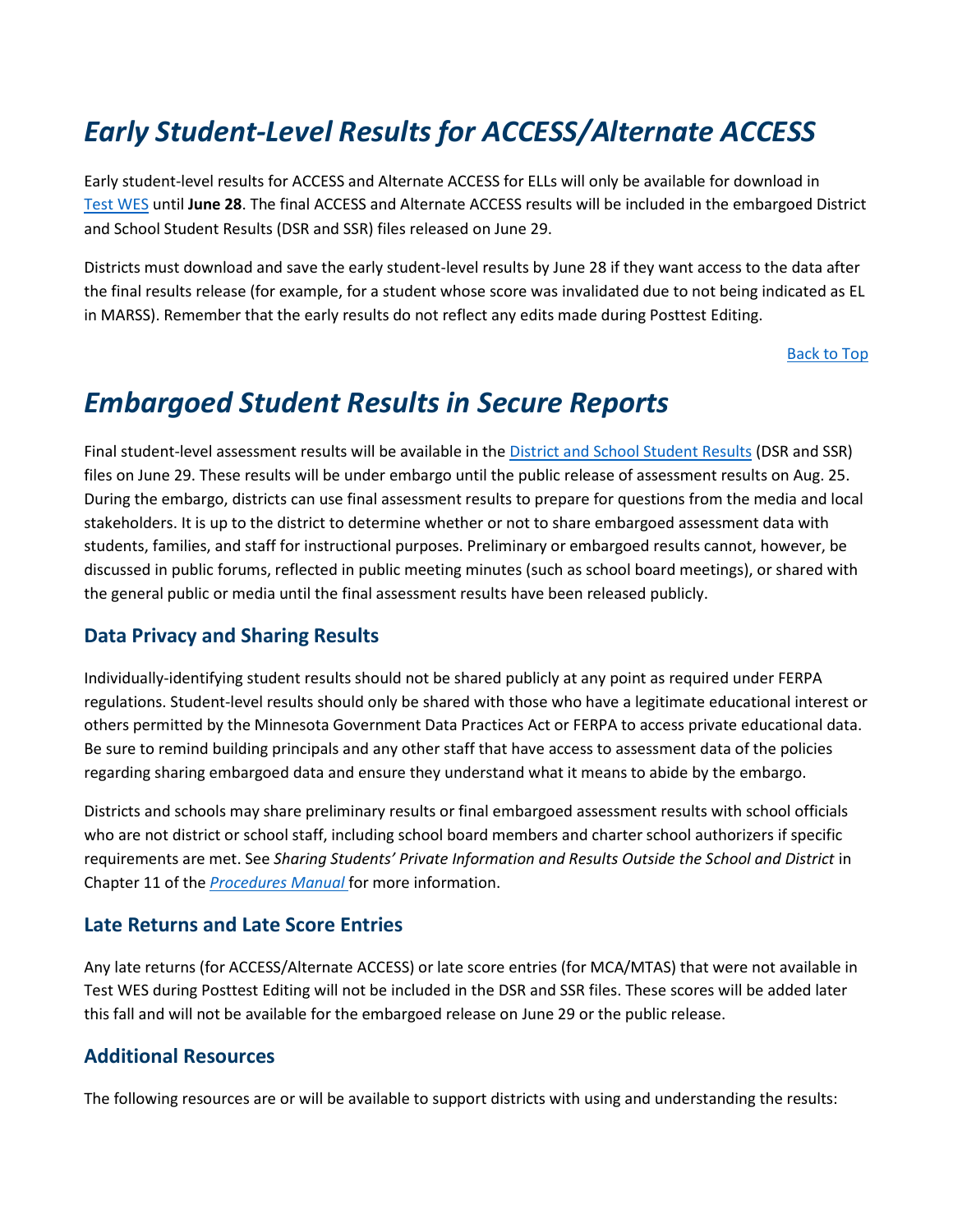- Chapter 11 of the *[Procedures Manual](http://minnesota.pearsonaccessnext.com/policies-and-procedures/)* provides guidelines for using the assessment data and abiding by the embargo.
- The *2021–22 District and School Student Results (DSR and SSR) User Guide* posted on the [Assessment Secure Reports](https://education.mn.gov/MDE/dse/datasub/SecureRep/) page provides information the content and file format of the DSR and SSR files, as well as how to access it in Secure Reports. The DSR/SSR files contain the student-level data from the assessments, including demographic information, achievement level information, and various test scores and data as applicable.
- The *Statewide Assessments: Using District and School Student Results (DSR and SSR) Files* one-page resource posted on the **District Resources page** (under the Test Score Interpretation Resources expandable heading) provides information for district staff about using the district and school student results (DSR/SSR) files with final student-level data.

[Back to Top](#page-0-2)

# <span id="page-2-0"></span>*WIDA Updates*

#### **WIDA Data Dashboard**

WIDA launched the redesigned WIDA Data Dashboard on June 16. It is an interactive site used by WIDA researchers, staff members, and WIDA Consortium member state educational agencies to view aggregated analytical information for ACCESS at the consortium level. Districts can access the data dashboard in the WIDA [Secure Portal,](https://wida.wisc.edu/login) by clicking the Data Dashboard button in the gray bar at the bottom right of the page.

The data dashboard shows ACCESS demographic information, proficiency level distributions, and percentile growth for test years 2020–21 and prior. The data dashboard also displays national EL and former EL student performance on the National Assessment of Educational Progress (NAEP). Note: While percentile growth information is available for the consortium, those calculations focus on how much students improved on ACCESS compared to other students. MDE considers that a growth measure that relies on comparisons to other students is not appropriate for a criterion-referenced test.

- ACCESS for ELLs is a criterion-referenced assessment because it measures performance against a fixed set of criteria: the WIDA English Language Development Standards. Criterion-referenced assessments are used to determine student learning of concepts and skills and to measure progress toward goals and objectives.
- MDE instead recommends using a progress calculation that looks at the change in scale scores between years and the associated change in proficiency level as that is a more appropriate measure to use. Refer to the *Guidebook: Exploring ACCESS for ELLs Data* located on th[e District Resources](https://education.mn.gov/MDE/dse/test/district/) page (under the Test Score Interpretation Resources expandable heading) for additional information on using ACCESS results in your district.

In addition, while the data dashboard provides data at a national level, keep in mind that official results for Minnesota are available in the [Minnesota Report Card](https://rc.education.mn.gov/#mySchool/p--3) website under How Well are Students Doing > Are English Learners Progressing.